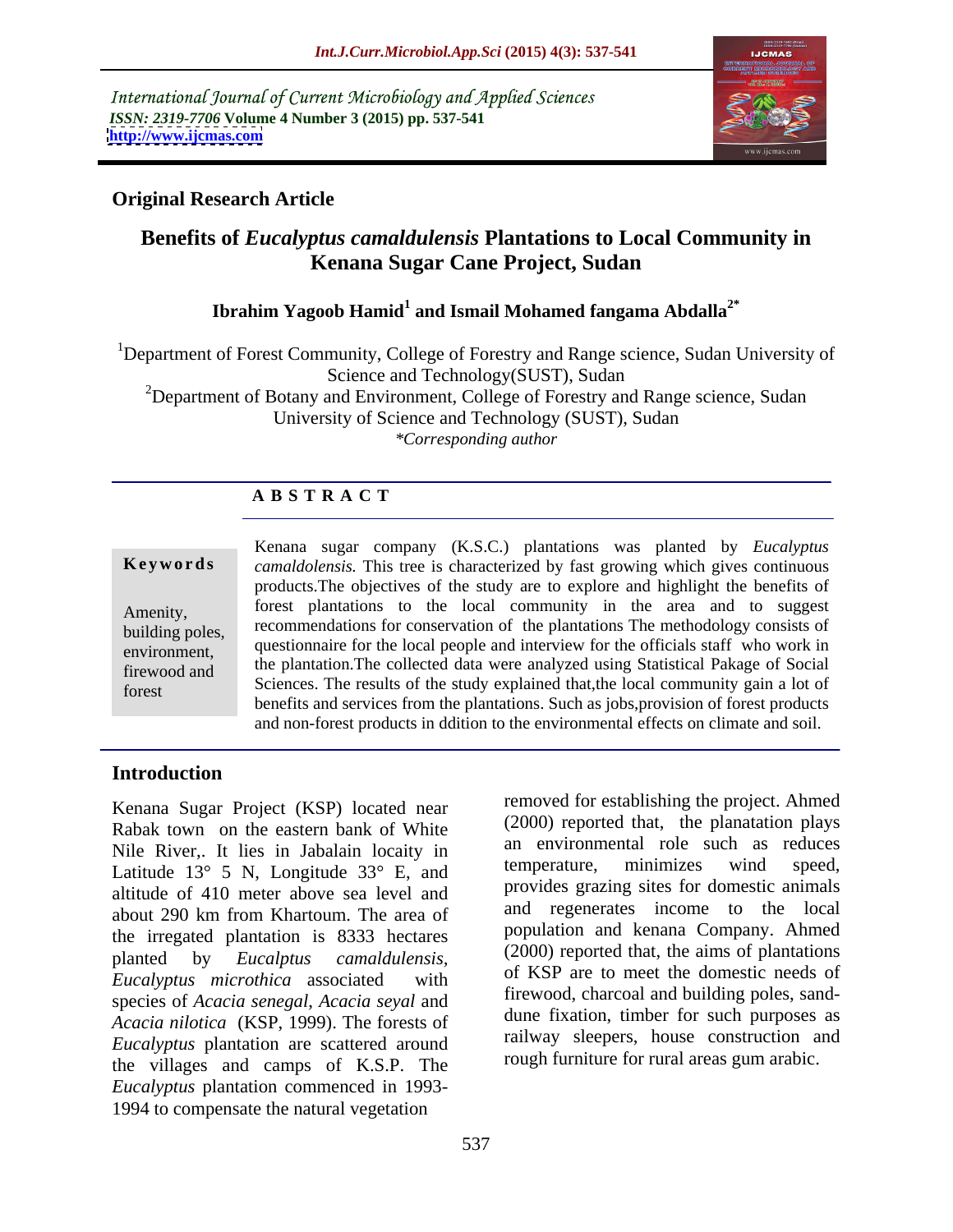*Eucalyptus* species serves man well. It has solve the problem of the residents in more useful purpose than any other tree on earth.For example, it provides forest cover for any terrain from mountains to swamps. It gives shade and acts as a windbreak.It 1. To highlight the benefits and services of furnishes gum, resin, oil, and nectar. When cut it is used for fuel, construction, poles, 2. To investigate the benefits and services posts, and hard wood products. The that *Eucalyptus* plantation provide to local *Eucalyptus* even has the reputation of improving the climate in which it grows ( Robert, 1997). It also provides shade. In for future studies. regard to crop production, it reduced wind damage to crops thus yields are greater: Methodology Windbreaks protect stock improving their condition. Milk cows give more milk, and sheared sheep suffer less (FAO, 1978). **Example 6** forest project are mainly workers. The target *Eucalyptus* has the scent of freshness and **group** is sixty respondents from purification. It smells healthy, and workers..The methods uses compose of a consequently, its oils have been used in both questionnaire, the questions are simple,clear folk and modern medicine. The hanging of and easy to answer. Interview was also used *Eucalyptus* leaves in houses was common as well as boiling *Eucalyptus* leaves in stoves staff.For both methods the questions allowing the peppermint odor to permeate the air, FAO (1978 ). *Eucalyptus* flowers provide nectar for bees especially when population.Observations of the plantation other flowers are not available. Some products are also used.The collected data species bloom continuously and hence a were analysed using statistical pakage of constant supply of nectar is available. Besides being a food, some claimed that *Eucalyptus* honey could settle nerves and relieve irritation in the mucous membranes. **Result and Discussion** *Eucalyptus* honey has strong peppermint taste and odor that makes it less desirable **Benefits of the** *Equalyptus* **plantation** than other honey, Robert ( 1997). In Australians use *Eucalyptus* roots as a source of food. They also cook and eat the roots.<br>Children eat the flakes from manna gum. Children eat the flakes from manna gum. The director of the *Eucalyptus* plantation Dried *Eucalyptus* leaves are fed to horses, said that, the local population worked in

is a shortage of such products in the area. Therefore the Eucalyptus plantations may different ways.

The present study obejctives are as follows:

*Eucalyptus* plantation in the area.

community.

3.To draw conclusions and recommendation for future studies.

# **Methodology**

The local population who live around the forest project are mainly workers.The target group is sixty respondents from for collecting the data from the official concentrated on the multiple uses of *Eucalyptus* to the local social sciences (SPSS) . The results were presented in forms of frequencies and tables.

# **Result and Discussion**

# **Employments**

cattle, and sheep, FAO ( 1991 ). cattle herding, agricultural activities and **Problem plantations.Recently, the project provides** The population who settle around theKSP participated in founding the new well are in need of forest products, because there developed community.Also creates 20000 daily paid jobs prior the establishment of the 300 work oppertunities in forest plantations permanent jobs.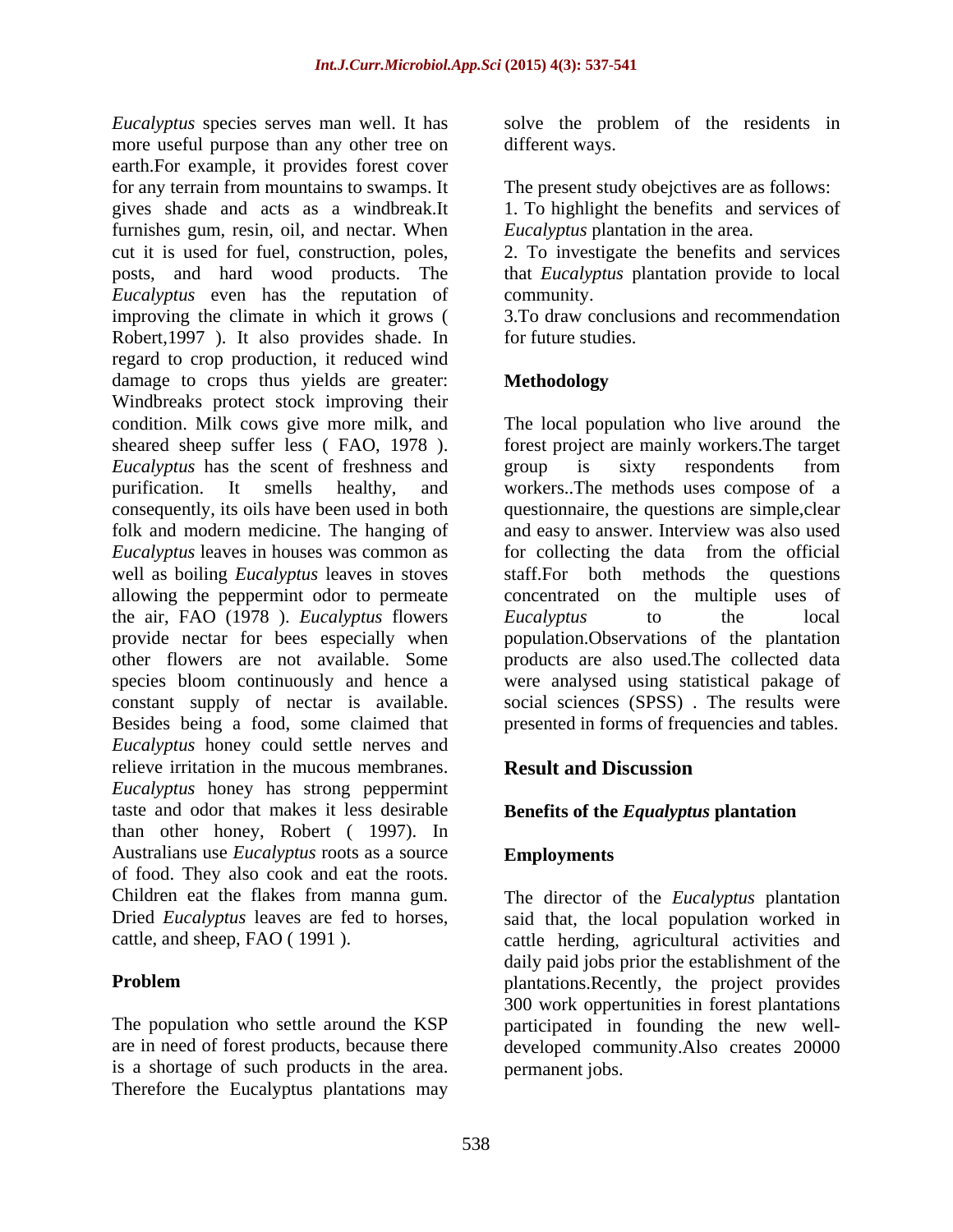### **Sources of energy**

a main source energy. Those who used gas while 15% and 7% answered that the project availability of *Eucalyptus* wood in the area and the population use it as fuel. This is the exercisely. These services are also same as reported by Ahmed (2000).

Table (2) shows that 93% of respondents mentioned that, their income has improved, income to the local population and kenana local community. While 35% of them

On of the basic aims of the project was to drinking water from the project make the building poles available for the respectively. This is the same as reported by inhabitants. Fortunately, the project has managed to fulfill such a need. Table (3) shows that 67% of the respondents obtained *Eucalyptus* plantation their building poles environmental and socio-economical from the forest plantation project while 33% of them obtained their building poles from opportunities distributed in raising the living the markets. This the same as stated by standard,education, heath, dirking water, Ahmed (1989) , the aims of plantations of jobs and amenity said by the Director of the KSP are to meet the domestic needs of project. firewood, charcoal and building poles.

# **Plantation contribution to the local community** The people who were intereviewed

The company from the very early stages a lot of environmental benefits from the directed its efforts to establish permanent plantation,represented sand-dune fixation, settlements. The company has created protects the micro water sheds around the adequate social resources such as education, drains, windbreak protect the crops. Also drinking water supplies and medical provides nectar for bees during the season of services. The forest project plantation has flowering.These facts are represented in the contributed to maintain the public services through providing supporting schemes such as settlement, entertainment and amenity.

Table (1) shows that, 87% of the total respondents used charcoal and fuel wood as managed to establish projects of setellement, account for 8% and 5% used alternative provide good places for amenity and energy sources. This indicated that, there is entertainment facilitates within public clubs Table (4) shows that 78% of the respondents answered that the company while 15% and 7% answered that the project such as TVs and satellite dishes and others respectively. These services are mentioned by Ahmed (2000).

# **Availability of plantation products**

due to the availability of work in the Table (5) shows that 18% of the respondents project.This is the same as repoted by can obtain free seedlings from the forest Rahama (2000), the planatation regenerates project. This can raise the awareness of the Company. answered that the plantations supply them **Availability of building poles** 15% of them said that they obtained fuel local community.While 35% of them by fuelwood. On the othr hand 17% and wood, building poles, animals' fodder and drinking water from the project Ahmed (1989).

> The forest foundation tends to fulfill environmental and socio- economical aspects by providing employment project.

### **Other benefits from the plantation**

The people who were intereviewed mentioned that, the local community gained a lot of environmental benefits from the same as reported by (FAO, 1978).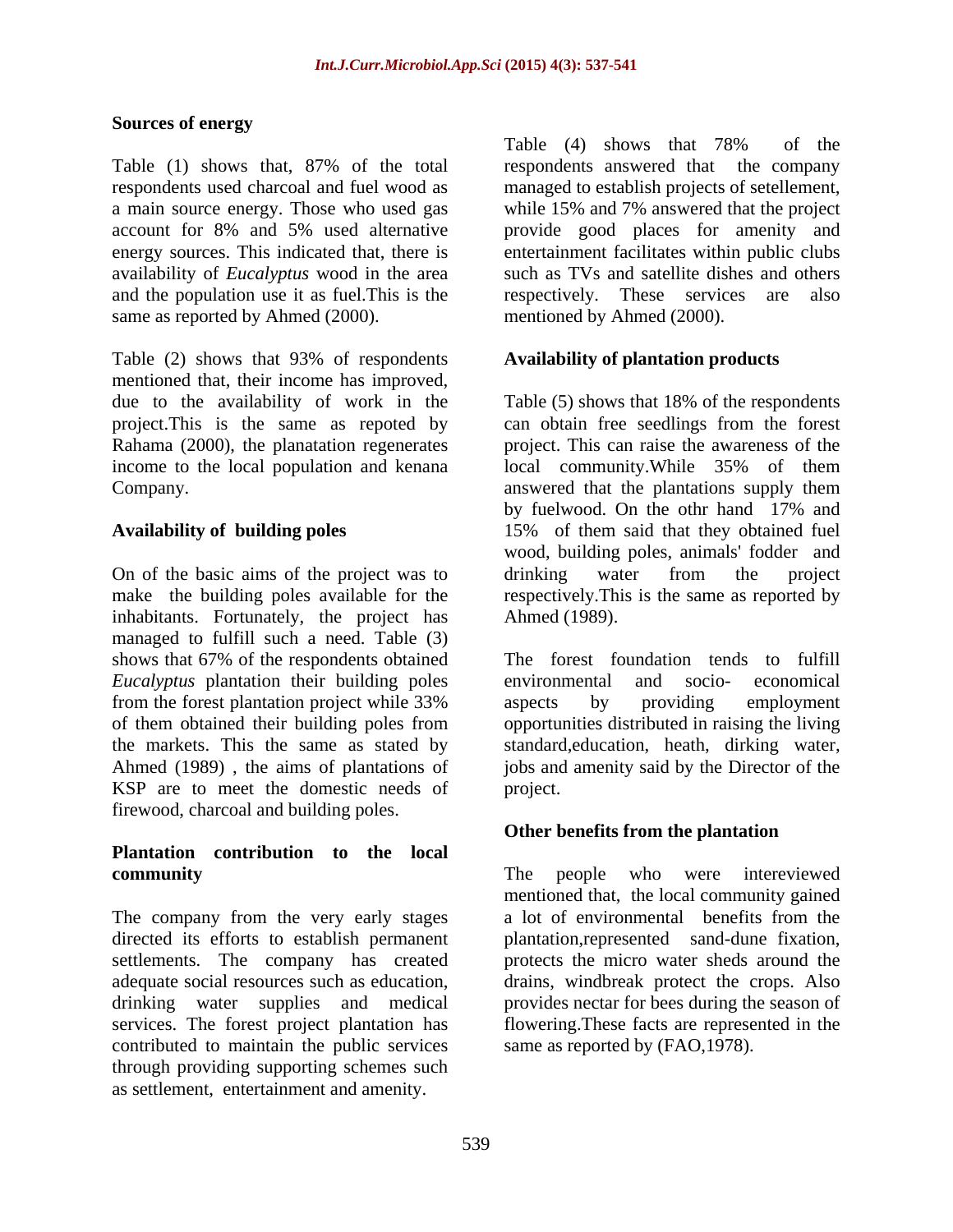The population density in the study area is **1.** Conservation of KSP from illicit high and exerts pressure on natural resources reflected on the forest products for building requirements and firewood from the *Eucalyptus* forest planation. KSP plays an important role in providing the benefits to the local community. Such as creating 300 work opportunities, using fuelwood for heating and cooking food and making coffee and tea. The *Eucalyptus* plantation contributes to the development of living standards of the local community such as increase in their income and provision of jobs, education, health, drinking water.

### **Recommendations**

The study come out with the following the increased to create more

- 1. Conservation of KSP from illicit cutting of trees is very important because the forests provide the forest products and environmental services to the local community.
- 2. KSP should be sustainably managed so as to provide the benefits towards the population growth.
- 3. Extension unit should be established in order to raise awareness amonge the local commnity on the importance of forest.
- recommendations: opportunities for jobs and services. 4. The area of forest should be increased to create more

| <b>Table.1</b> Sources of energy |  |
|----------------------------------|--|
| --                               |  |

| Discription             | Frequency | Percentage |
|-------------------------|-----------|------------|
| Charcoal, and fuel wood |           |            |
| Gas                     |           |            |
| Other sources           |           |            |
| Total                   |           |            |

### **Table.2** Income improvement

| - 1DI | .<br>4001<br>$\sim$ 100 | $\triangle$ Creditage |
|-------|-------------------------|-----------------------|
| Yes   |                         |                       |
| NL.   |                         | $\sim$                |
| Total |                         |                       |

### **Table.3** Availability of building poles

| <b>Discription</b> | $H_{1}^{*}$<br>nuquelle | Percentage |
|--------------------|-------------------------|------------|
| Forest project     |                         |            |
| The market         |                         |            |
| Total              |                         |            |